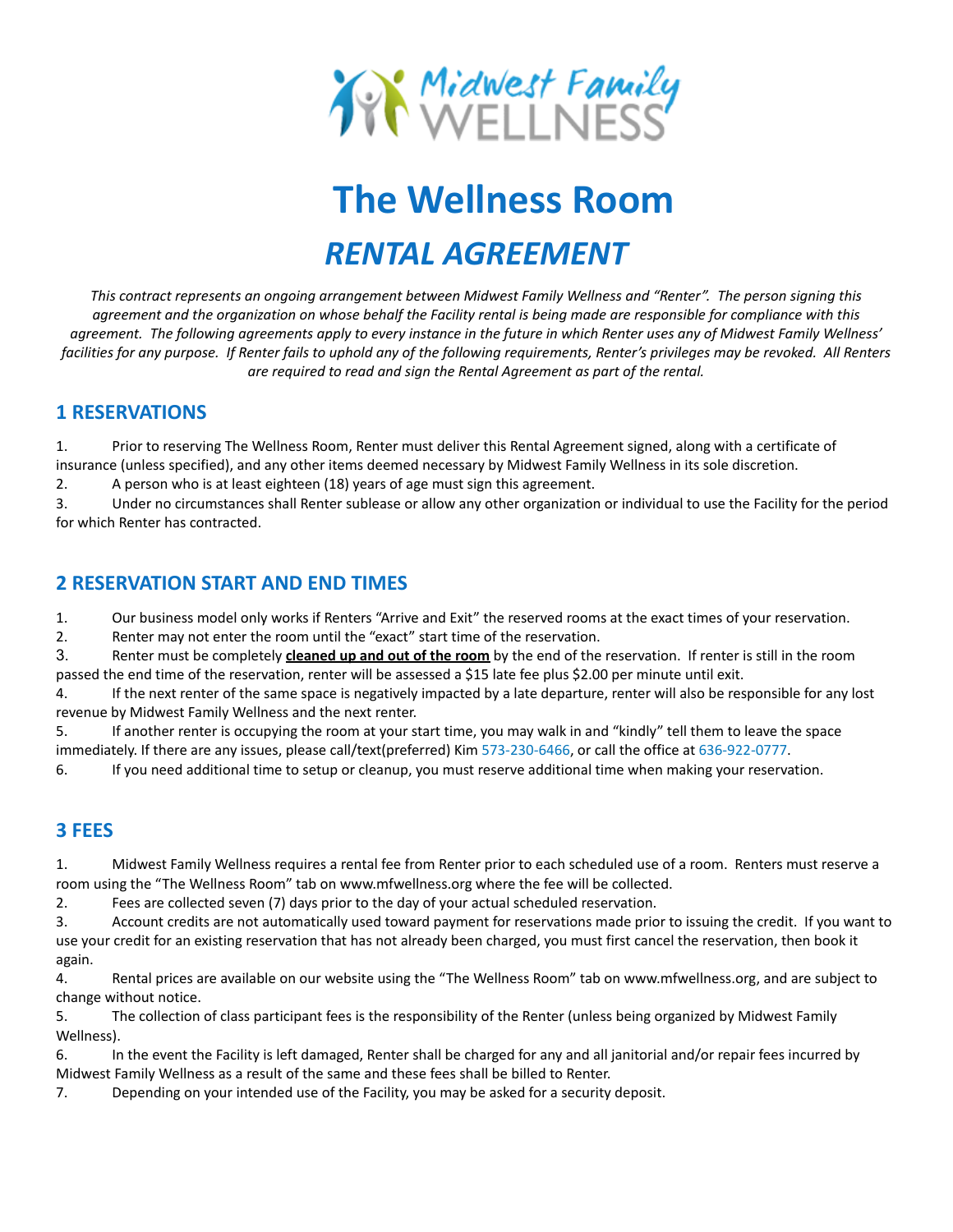

## **4 CANCELLATION**

1. You may cancel a reservation five (5) or more days in advance of the start time without charge. You will receive a refund if you were charged for the reservation.

2. If you cancel a reservation three (3) or four (4) days in advance, the rental fee will be credited to your Midwest Family Wellness account to be used on a future rental.

3. If you cancel a reservation with less than three (3) days notice, or fail to appear for the reservation, no refund or credit will be issued.

4. Midwest Family Wellness may cancel a reservation at any time due to safety concerns, extenuating circumstances, or any other valid matter. Midwest Family Wellness may not cancel for convenience or any prejudice, including but not limited to sex, race, age, religion, or lifestyle. If Midwest Family Wellness cancels a reservation, you will be issued a credit to your Midwest Family Wellness account.

5. Unless Midwest Family Wellness is closed due to inclement weather, our cancellation policy applies. Should Midwest Family Wellness close, you will be issued a credit to your Midwest Family Wellness account for your rental. We will consider extenuating circumstances on a case-by-case basis.

## **5 INDEMNIFICATION**

1. Renter shall indemnify, defend, and hold harmless Midwest Family Wellness, its officers, employees, and agents from any and all losses, costs, expenses, claims, liabilities, actions, or damages, including liability for injuries to any person or persons or damage to property arising at any time during and/or arising out of or in any way connected with Renter's use or occupancy of the Facility and adjoining property, unless solely caused by the gross negligence or willful misconduct of Midwest Family Wellness, its officers, employees, or agents.

2. Renter shall report any complaint, personal injury, or property damage arising at any time during and/or arising out of or in any way connected with Renter's use or occupancy of Midwest Family Wellness' facilities and adjoining property to the Manager or his/her designee in writing to Kim@mfwellness.org within 48 hours of occurrence. If a report is not filed within that time, NO refunds will be available for any reason.

3. Renter waives any right of recovery against Midwest Family Wellness, its officers, employees, and agents for indemnification, contribution, or declaratory relief arising out of or in any way connected with Renter's use or occupancy of the Facility and adjoining property, even if Midwest Family Wellness, its officers, employees, or agents seek recovery against Renter.

4. Renter is solely responsible for supervising all individuals at the Facility and adjoining property during the event. Midwest Family Wellness is not responsible for providing this supervision. However, Midwest Family Wellness may evict individuals from the Facility during the event if their conduct is not in the best interest of the public or is deemed to be detrimental in any way.

# **7 SET UP / CLEAN UP**

1. Renter shall be responsible for all clean up of the Facility, including at the end of the rental. Renter shall pick up, bag, and remove all trash generated by all activity in any way connected with its use of the Facility, leaving the Facility clean and free of all trash and litter. Renter shall also leave all fixtures, if any, in good working condition. Midwest Family Wellness shall be left in the condition it appeared prior to rental. If Midwest Family Wellness must clean after your departure, you will be assessed a minimum \$25 cleaning fee.

2. Renter shall not store any equipment or materials at the Facility or adjoining property without the prior written approval of a Midwest Family Wellness.

3. Renter shall be responsible for any and all damage to the Facility and/or its contents during use. In the event damage occurs or excessive cleaning is necessary, Renter shall be charged for any and all janitorial and/or repair fees incurred by Midwest Family Wellness as a result.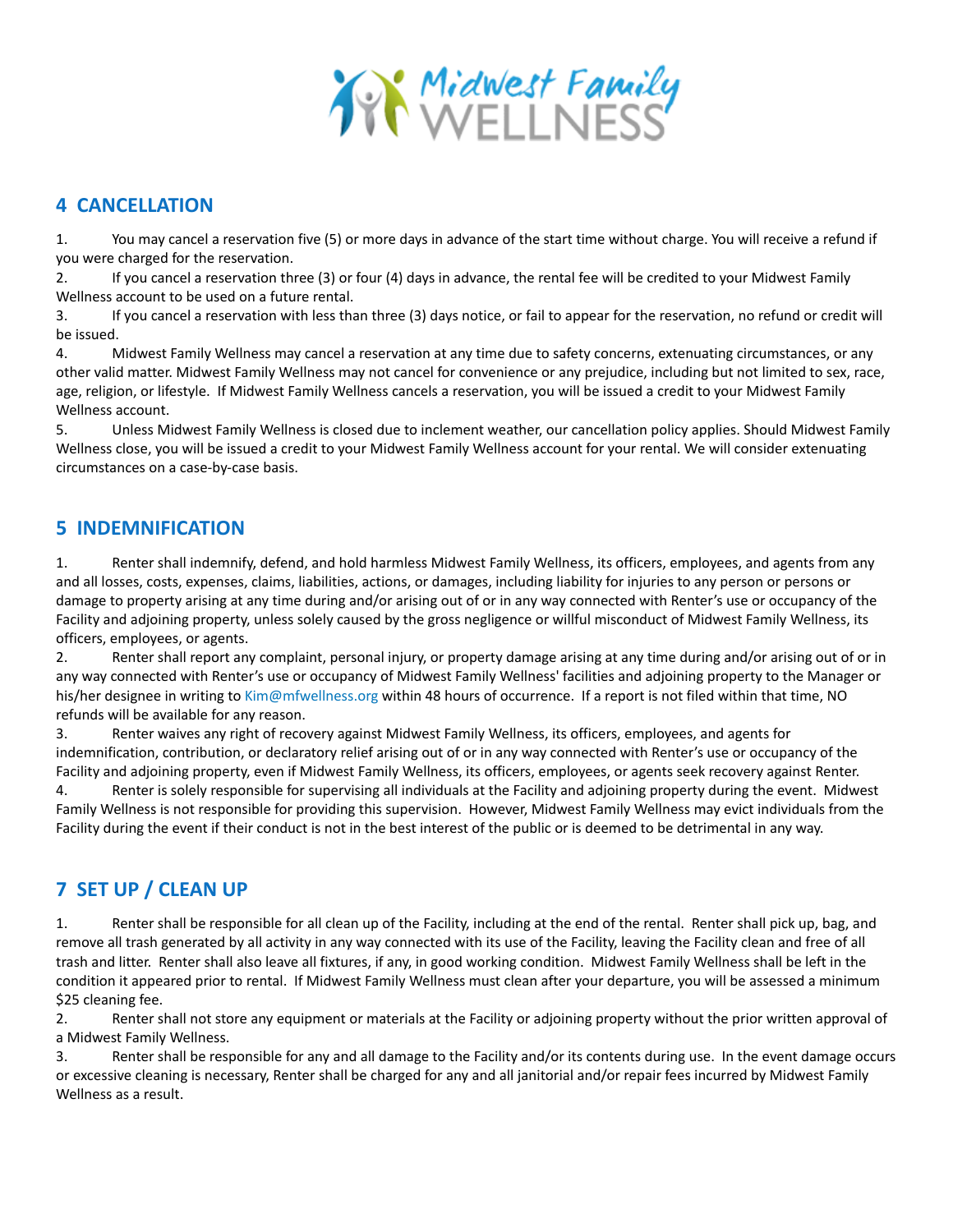

# **8 EQUIPMENT / ACCESSORIES**

1. Renter shall not remove, relocate, or take Midwest Family Wellness' property outside of the Facility for any reason without the prior written approval of Midwest Family Wellness.

2. Renter may use Midwest Family Wellness' equipment located in rented room as part of the reservation. Renter may not remove equipment from any other room without permission of a Midwest Family Wellness staff member. All equipment must be cleaned and returned to its proper location after use.

3. Renter shall not use or have any food in the room at any time and not limited to such items as gum, tobacco, or sunflower seeds. Any cleanup of previously stated materials may result in additional billing passed on to the Renter if they are deemed responsible.

4. Water bottles are accepted in The Wellness Room, but no other type of beverage.

# **9 INDEPENDENT CONTRACTOR**

1. Renter is an Independent Contractor and nothing contained in this agreement shall be deemed or interpreted to constitute the Renter as a partner, agent or employee of Midwest Family Wellness, nor shall either party have any authority to bind the other. 2. Midwest Family Wellness is not responsible for withholding, and shall not withhold, FICA or taxes of any kind from any payments it owes the Renter. Neither the Renter nor its employees shall be entitled to receive any benefits and shall not be entitled

to workers' compensation, unemployment compensation, medical insurance, life insurance, paid vacations, paid holidays, pension, profit sharing, or Social Security on account of their work for Midwest Family Wellness.

3. The Renter is responsible for their own tax returns. Travel or related expenses are also the responsibility of the Renter and Midwest Family Wellness shall not reimburse any travel or related expenses.

# **10 MISCELLANEOUS**

1. Renter shall comply with all local, state, and federal laws and regulations related to the use of the Facility.

2. Class size shall not be such as to prohibit individuals from using the room in a lawfully and safe manner.

3. Facility premises have CCTV security cameras recording 24-hours a day and may have remote video guarding services. This system is used for security purposes but does not guarantee against harm. You should contact the Facility if you have questions.

4. Smoking is not permitted at the Facility.

5. No animals are permitted at the Facility, with the exception of service animals.

6. If Renter violates any part of this agreement or reports false information to Midwest Family Wellness, they may refuse Renter further use of the Facility and Renter shall forfeit a portion of or all of the rental fee.

7. Midwest Family Wellness may impose additional requirements as deemed necessary to protect the health, safety, and/or welfare of the community.

8. If any provision of this agreement is held to be invalid or unenforceable, the remaining provisions shall remain in full force and effect.

9. This agreement shall be governed and construed in accordance with the laws of the State of Missouri.

10. Midwest Family Wellness reserves the right, at any time and from time-to-time, to update, revise, supplement, and otherwise modify this agreement and to impose new or additional rules, policies, terms, or conditions on your use of the Facility. Such updates, revisions, supplements, modifications, and additional rules, policies, terms, and conditions will be effective immediately and incorporated into this agreement. Your continued use of the Facility will be deemed to constitute your acceptance of any and all such additional terms.